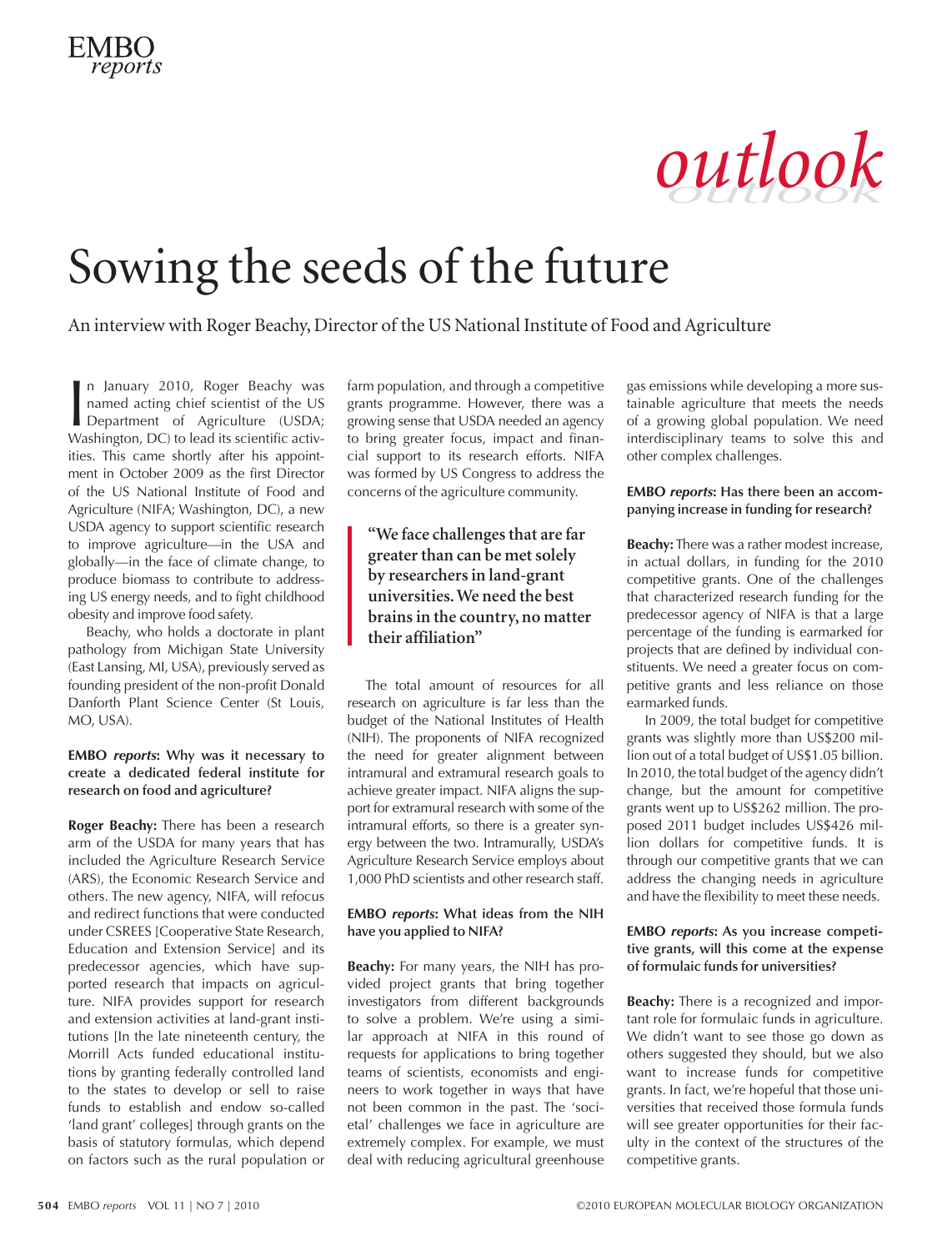## outlook *science & society*

**EMBO** *reports***: Some scientists at landgrant universities have expressed concerns about opening your grants to all researchers from basic science.**

**Beachy:** We face challenges that are far greater than can be met solely by researchers in land-grant universities. We need the best brains in the country, no matter their affiliation.

#### **EMBO** *reports***: Do you generally see a growing recognition of the importance of agriculture and plant science?**

**Beachy:** Congress, as well as the public, has recognized the growing importance of agriculture, both plant and animal, and the need for research that supports the enterprise. However, there are some who hold less respect for the kind of research that is done at agricultural colleges than is warranted. This new agency should be organized to make clear to Congress that the science and technology for agriculture is of the same high quality and value as that conducted through funding by the National Science Foundation, the NIH and the Department of Energy.

The Department of Agriculture is a large and important component of the US government, providing food services to tens of millions of school children daily, overseeing the safety and quality of the food supply, and much more. And agriculture is an industry with an enormous impact on the environment. Given its role in the lives of people, it's imperative that we recognize the importance of science in addressing the issues we face.

**"An enormous amount of genomic science has taken place in agriculture during the last 20 years, and we are now starting to see the impacts on plant and animal breeding"**

**EMBO** *reports***: How would you compare the role of NIFA and other federal agencies with the European Research Council, which combines all research under one umbrella?**

**Beachy:** We are privileged to have multiple agencies that fund science in the United States. Combining all of them into a single agency would probably lead to



more bureaucracy than we already have. That said, I think we need to look at holistic approaches to address questions across the life sciences. Thus, if one works in the biomedical field on human health without considering food-related issues that affect health, the potential for synergy is lost.

**EMBO** *reports***: What is the long-term place within NIFA to increase basic research in plant science? Is more work needed in areas such as cell biology and developmental biology?**

**Beachy:** These topics are part of NIFA's competitive grants programme, although the amount of money available for basic cellular and developmental biology is relatively modest. It's an area that needs to grow. We need the fundamental sciences to prepare for the next grand challenges that we face. The National Science Foundation has done a great job in contributing to the genome sequence of *Arabidopsis* and will continue to contribute to fundamental plant and animal science. We need to apply this knowledge to agriculture. NIFA will continue to focus on applications of fundamental science as well as the generation of new knowledge. Our larger grants include components of fundamental research that are embedded in larger, translational projects.

**EMBO** *reports***: Are there other areas to which NIFA can bring new attention?**

**Beachy:** There are a number of areas that, if we had more resources, we would like to tackle. For example, food safety and human nutrition are of high importance to the public and policy-makers alike. As consumers hear reports about *E. coli* and other microbial contaminants in foods, of the increase in obesity in children, of poor nutrition in diets, and so on, they want and need guidance. Detecting and eliminating food contamination is an area where we need a marriage of fundamental science and applications. Similarly, addressing the complex issues surrounding human and animal nutrition and finding the linkage between the microbiome and genetics will be important to increase health in humans and feeduse efficiencies in animals. We need more fundamental science in cell biology, biochemistry, genomics, etc. to address these and other complex questions. There are many other areas—I'm not sure where to begin the prioritization. We would look at the needs and the fundamental knowledge that we need to meet them.

Climate change creates challenges for managing pests and diseases in agriculture, both in livestock and plant agriculture, and it is another area that demands greater research to ensure high productivity in agriculture. We need to understand the mechanisms for disease resistance in animals and plants in order to create durable resistance that ensures high productivity.

I wish we had sufficient funding to increase support for soil chemistry and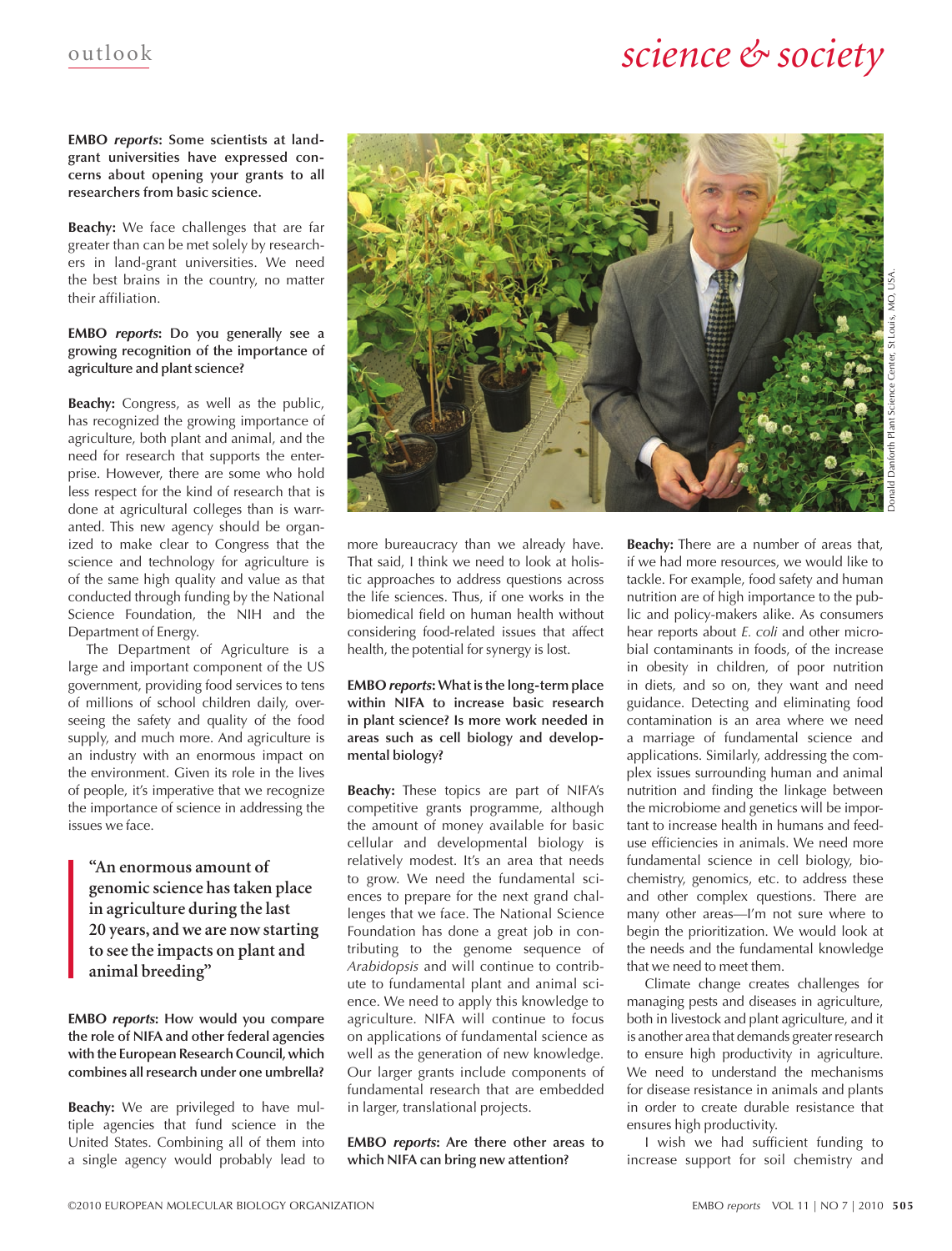### *science & society* outlook

microbiology and to learn more about the linkage between microbial populations, carbon and nitrogen cycles and soil fertility as well as carbon capture and sequestration. I could go on and on: there are many important questions that should be addressed by research in support of agriculture sciences.

#### **EMBO** *reports***: What role does genomics play in agriculture, and how will NIFA facilitate this?**

**Beachy:** An enormous amount of genomic science has taken place in agriculture during the last 20 years, and we are now starting to see the impacts on plant and animal breeding. The USDA, including NIFA and ARS, has funded some of the sequencing of the chicken, bovine and swine genomes and of corn and soybean genomes in partnership with the National Science Foundation, NIH and the Department of Energy. There's much more to do and as the technology becomes more and more affordable, NIFA will remain involved in genomics, but in the larger context of our goals for research and education and extension.

**"As we learn more about the human genome and the genomes of the microbes that live in our digestive tract […] there may be a greater role for functional foods"**

**EMBO** *reports***: What is NIFA doing to support training of breeders and breeding in general?**

**Beachy:** In this year's calls for proposals, we request applications for research in breeding of animals and plants to achieve specific goals. Many conventional breeders use marker-assisted selection in their research to develop new varieties, but the skill to use these markers more effectively requires continual updating. There is a growing concern that the number of breeders is critically low and will limit progress in crop production unless the number of scientists who know the biology as well as the genetics and molecular biology of breeding is increased significantly. Shortages are experienced in the public and private sectors. Some of the NIFA fellowship programmes and grant programmes will require the involvement of breeders, and I hope it also leads to training of additional students.

**EMBO** *reports***: There are still concerns over the lack of translation between basic research in genomics and its application in the public sector. What can NIFA do to close the gap?**

**Beachy:** I agree that there is a gap between fundamental research, including in genomics sciences, and application to societal needs. For example, applying the knowledge of genome sequences to plant breeding requires correlating molecular information with genetic markers and phenotypes, followed by developing new varieties—a process that takes years. The private sector has made significant progress in linking sequences to breeding in the major crop species; it has been less rapid in the public sector breeding of crops and livestock. In part, this is because of the shortage of funds for such activities as well as a growing shortage of scientists who are trained in both molecular and classical breeding. This may come through greater investments in our universities along with stronger public–private partnerships that enrich the public sector; the latter may require funding the training of the next generation of plant breeders and agriculture scientists.

**EMBO** *reports***: Do you see a danger that the technology to generate GM crops becomes largely controlled by a few companies, with negative consequences for publicly funded research?**

**Beachy:** There are some drawbacks to development, and perhaps adoption of genetically engineered crops, if certain technologies are controlled by a few companies. Researchers in the public sector have made many of the key discoveries in this technology, and the public sector still controls a lot of intellectual property. I think the consolidation among seed companies creates some challenges, but I'm also confident that for every desirable trait, for example disease resistance, there are many ways to accomplish the end result, and no single company has a monopoly on all traits or tools. It is far more difficult for public sector researchers to develop a transgenic crop than to make the fundamental discoveries of valuable traits.

**EMBO** *reports***: GM crops have met a lot of resistance in Europe, but not so much in the USA. What is your read on public opinion regarding GM and do you expect this to become an issue in the USA?**

### **"I remain convinced that the practices that lead to sustainability can be achieved so that neither environmental health nor profits are jeopardized"**

**Beachy:** There are a number of reasons why Europe is opposing the application of genetic engineering in agriculture. These range from not having a trusted food safety review board, loss of public trust in the approval process, to more traditional ideas about agriculture. That said, the general response to genetic engineering was out of proportion to the actual risks of using such crops —perhaps exaggerated by the press and specific non-governmental organizations.

How long will it be before they become more proactive in using these technologies to help them solve their agricultural challenges? I'm not sure. Europe relies heavily on the use of chemicals to control weeds, insects and disease in its agricultural systems. While some of its sustainability practices are good, others can be improved, and biotechnology can play an important role. However, acceptance of GM crops in Europe is going to take more time than many of us had predicted or hoped.

Whether the US will drift in the direction of reducing the use of GM crops, or extension to other crops, depends on a lot of factors. There's always been a market for non-GM food. I don't know that this market is going to grow sufficiently to change the practices of farmers, but it may slow down our willingness to adopt genetic engineering in other crops. If biotechnology could be used to reduce the use of chemical fungicides on fruits and vegetables, or to increase the shelf life of vegetables, would there be a market for the new varieties? If the consumer saw the environmental and potential health benefits, they might accept genetic engineering over the use of chemicals? Or will they say, "no, we'll only take what we consider to be more natural, conventional or organic"? It's hard to tell how the public will respond to opportunities and choices.

#### **EMBO** *reports***: What role do you see for food in public health—that is, functional foods or fortified foods?**

**Beachy:** I think that such foods will be an important component in the future if scientific research can validate that these improve health and well-being. As we learn more